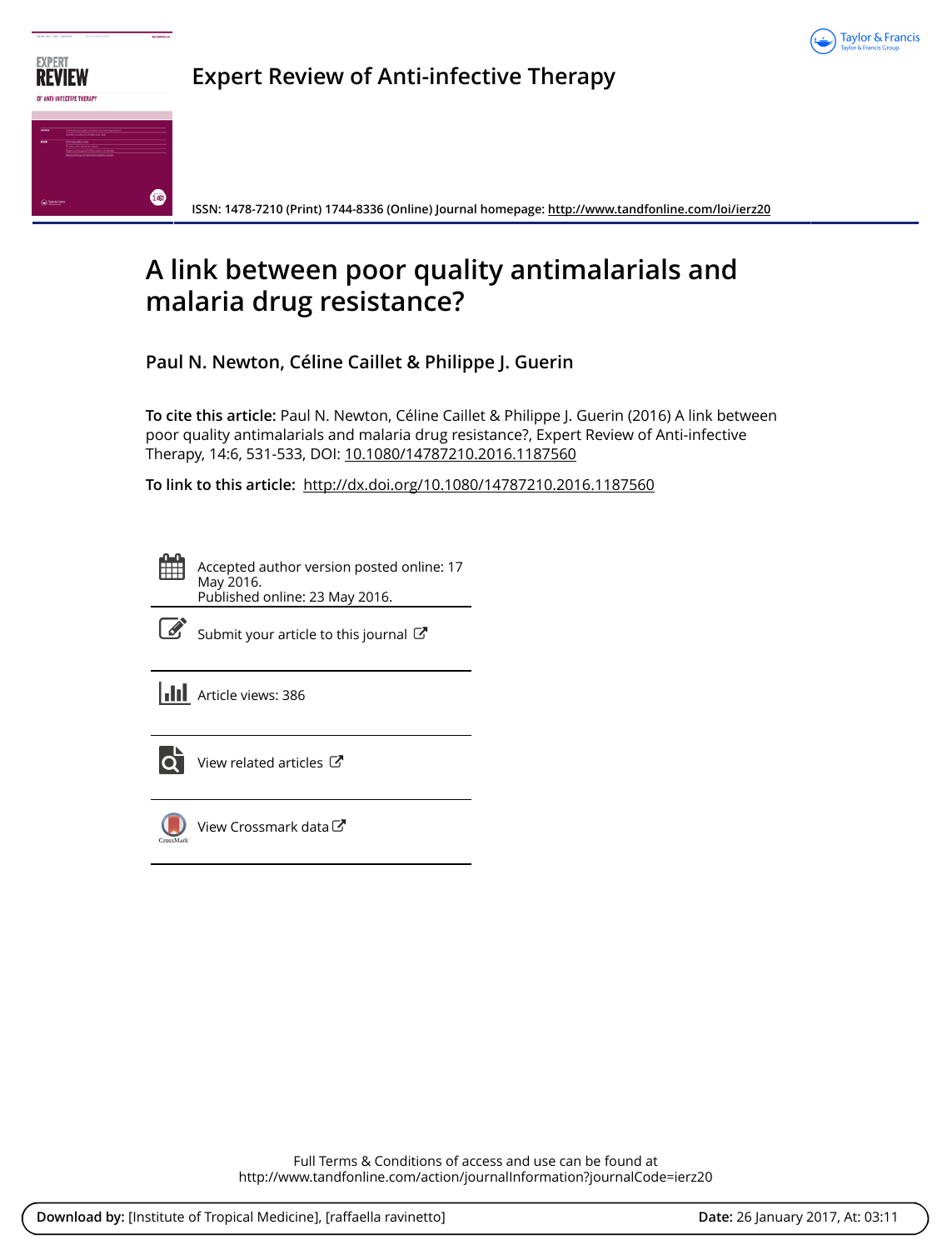## EDITORIAL



# A link between poor quality antimalarials and malaria drug resistance?

Paul N. Newton<sup>[a,b](#page-1-0)[,c](#page-1-1)</sup>, Céline Caillet<sup>a,[b](#page-1-0),c</sup> and Philippe J. Guerin<sup>b,c</sup>

<span id="page-1-1"></span><span id="page-1-0"></span>aLao-Oxford-Mahosot Hospital-Wellcome Trust Research Unit (LOMWRU), Microbiology Laboratory, Mahosot Hospital, Vientiane, Lao PDR; <sup>b</sup>Centre for Tropical Medicine & Global Health, NDM Research Building, University of Oxford, Oxford, UK; 'WorldWide Antimalarial Resistance Network (WWARN), Centre for Tropical Medicine & Global Health, University of Oxford, Oxford, UK

ARTICLE HISTORY Received 8 March 2016; accepted 5 May 2016; published online 23 May 2016

KEYWORDS Resistance; antimalarials; medicine quality; malaria; falciparum

# 1. Introduction

Malaria remains a major public health problem for most of the world. The tragedy remains that many more malaria patients would survive if they had timely access to good quality, affordable and efficacious medicines. Antimalarial resistance has been a major impediment to malaria control. Since the 1950s, Plasmodium falciparum parasites have developed resistance to the main antimalarials used in national and international policies, including chloroquine, sulphadoxinepyrimethamine (SP) and these have spread globally and increased mortality [\[1](#page-3-0)]. Recently, resistance to the artemisinin derivatives, associated with falciparum parasite kelch13 mutations, has been described in mainland South East Asia [\[2](#page-3-1)], but not yet confirmed in other endemic regions.

<span id="page-1-3"></span><span id="page-1-2"></span>With few new antimalarials in the development pipeline, concern that key artemisinin-combination therapies (ACTs) may fail is of great public health alarm, with both resistance to artemisinin derivatives and partner drugs reported [\[3](#page-3-2)[,4](#page-3-3)]. The risk of geographic spread is very high and would have dramatic consequences for many aspects of society, including health, education, and economy. Suboptimal antimalarial use both poor prescribing and poor adherence, has been invoked as a driver for poor patient outcome and parasite resistance, although see the caution of Noranate et al. (2007) [\[5](#page-3-4)]. Improved use, through better prescription and discussion with patients so that they know why and how to adhere will be important. Here, we argue that poor quality antimalarials also contribute to drug resistance.

# <span id="page-1-4"></span>2. Antimalarial quality

<span id="page-1-5"></span>Over the last decade there has been increasing concern that much of the antimalarial supply in the developing world, especially in the private sector, is of poor quality. This problem is not new; falsified antimalarials were a severe problem in the seventeenth century when fakes of the first potent antimalarial drug, cinchona bark (the source of quinine), were widely marketed in Europe [[6\]](#page-3-5). Over the last decade, it has become increasingly apparent that both falsified and substandard antimalarials are

an important but largely unrecognized public health problem, but their prevalence varies widely in time and space [\[7\]](#page-3-6).

Despite much debate, there has been considerable confusion over definitions of different types of poor-quality medicine. We use the term 'falsified' (i.e. produced by criminals fraudulently), which is more appropriate to address public health issues rather than the term 'counterfeit' that refers to trademark concerns [\[8\]](#page-3-7), and substandard (i.e. unintentional but negligent errors in factory processes).

<span id="page-1-7"></span>Poor-quality mefloquine, chloroquine, and doxycycline, SP, sulphalene-pyrimethamine, quinine, mefloquine, halofantrine, tetracycline, artesunate, artemether, artemether-lumefantrine, dihydroartemisinin, and dihydroartemisinin-piperaquine have been described [[9\]](#page-3-8). As far as we are aware, poor-quality parenteral artesunate and atovaquone-proquanil have not yet been reported, but few have looked [\[7\]](#page-3-6).

<span id="page-1-11"></span><span id="page-1-10"></span><span id="page-1-9"></span><span id="page-1-8"></span><span id="page-1-6"></span>Reported information are often of poor quality [[10](#page-3-9)], but some are very striking, suggesting important hotspots of poor quality – e.g. the seizure of  $\sim$ 1.4 million packets of falsified ACTs in Angola [[11](#page-3-10)] and that in 2003 88% of oral artesunate monotherapy in the private sector in Laos was falsified [[12\]](#page-3-11). Substandard medicines, often containing reduced percentage of active pharmaceutical ingredients (%API), have been found in all recent large surveys [\[13](#page-3-12)[,14\]](#page-3-13). To date, only 11 surveys of antimalarial quality have used randomized sampling, the expected methodological standard. There are no convenience or random surveys of antimalarial quality for 53% of the 96 malaria endemic countries. The extent of the problem for patient outcome has been recently estimated [[15\]](#page-3-14), using the available evidence, suggesting that ~122,000 under-five malaria deaths were associated with consumption of poorquality antimalarials in Africa.

# <span id="page-1-12"></span>3. Antimalarial quality and resistance interaction

How may poor-quality antimalarials impact on antimalarial resistance? Although it is a logical presumption, there is very limited field evidence that they are major contributors to resistance, because it is very difficult to tease apart the effects of sympatric poor prescribing, patient adherence and poorquality drugs. The likely importance of subtherapeutic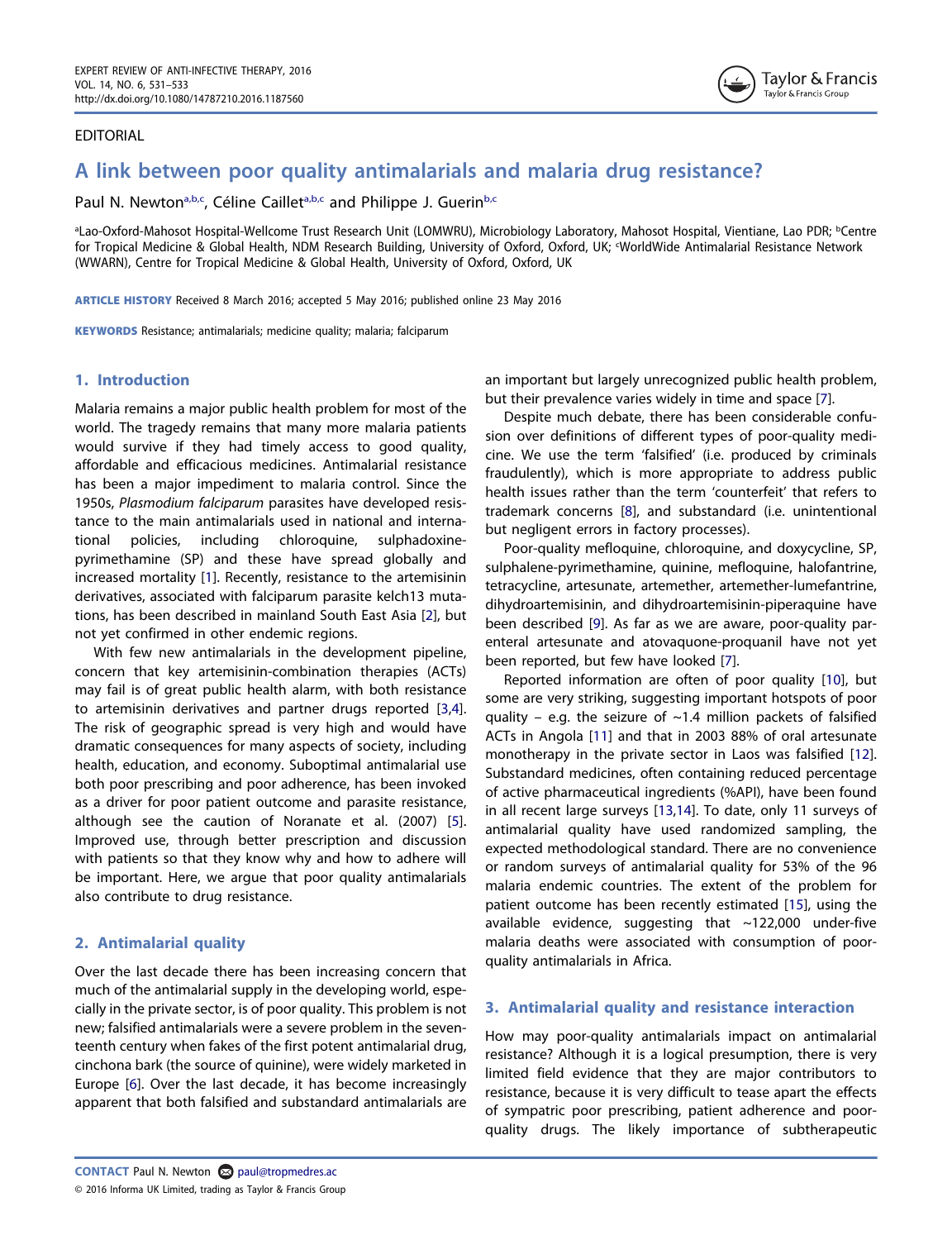<span id="page-2-0"></span>medication in the emergence of drug resistance is illustrated by the addition of chloroquine to salt on the Thai/Cambodia border in the 1950s, which probably contributed to the emergence of chloroquine-resistant P. falciparum parasites [\[16](#page-3-15)] and the beginning of the loss of the efficacy of this important medicine.

<span id="page-2-1"></span>There have been alarms of malaria drug resistance that were actually due to poor-quality antimalarials and not parasite resistance [[17,](#page-3-16)[18](#page-3-17)]. However, ironically such antimalarials may engender future resistance if they contain subtherapeutic %API. For example, an epidemic of malaria on the Pakistan/Afghanistan border, thought to be due to SP resistance, was due to SP that contained the correct %API but with low bioavailability that would have resulted in low drug blood levels [\[18\]](#page-3-17). The classification of poor-quality medicines as falsified, substandard, and degraded is not immediately relevant for discussions of resistance; the key is whether reduced %API and/or reduced dissolution lead to inadequate blood levels. When resistance is suspected, the quality of the antimalarials used should be checked.

<span id="page-2-2"></span>The selection of drug-resistant pathogens depends on a wide variety of factors, the parasite biomass, host immunity, relationship between the pharmacokinetic profile of the drug and pharmacodynamic effects on the parasite, their antimalarial susceptibility, and the fitness of resistant mutants. The dose absorbed is a key determinant of cure [[19,](#page-3-18)[20\]](#page-3-19). If resistant pathogens encounter sub-lethal concentrations of a slowly eliminated antimalarial, they will have a survival advantage and multiply faster than sensitive parasites. This will be especially important for poor-quality ACTs as they risk the spread of resistance to both the affected API and the 'unprotected' partner APIs [[19](#page-3-18)]. White et al. (2009) [[19\]](#page-3-18) discuss the 'window of opportunity' for the selection of de novo-resistant parasites during which blood concentrations of antimalarials are below the minimum inhibitory concentrations (MIC) for the new resistant mutants but above the MICs for the drug-sensitive parasites. In this window, the net growth of drug-resistant mutants outstrips growth of the drug-sensitive organisms to reach the density required to produce gametocytes. Therefore, for slowly eliminated drugs, poor-quality medicines that produce blood concentrations within this selective window will be prone to select resistance. Antimalarials with very low API and/or dissolution that produce blood concentrations below this 'window', which is specific for different APIs, host immunity, and parasite sensitivity, are unlikely to select for resistant parasites. However, once resistance has arisen and been transmitted to other patients, different relationships will apply. Long elimination half-lives will strongly select for resistant parasites, amplifying resistance, and poor-quality drugs with long half-lives may be important in the spread of resistance, irrespective of the quantity of API [\[19](#page-3-18)[,20](#page-3-19)].

<span id="page-2-5"></span><span id="page-2-4"></span><span id="page-2-3"></span>With good evidence that parenteral artesunate reduces mortality from severe malaria [\[21\]](#page-3-20), this is increasingly used. Hence, the supply is at risk of substandard products with reduced %API and of falsification. As patients receiving parenteral artesunate are likely to be hyperparasitaemic and as modeling strongly suggests that these patients are key for the spread of resistance [[19](#page-3-18)], improved monitoring of the parenteral artesunate supply is needed, both to ensure optimal patient outcome and to reduce the risk of resistance.

At first sight, falsified antimalarials containing no stated API cannot be important in engendering resistance. However, this may not be the case for two reasons. First, especially in communities where patients 'shop' around when treatments fails, falsified antimalarials without API may aid and abet resistance by increasing the risk of hyperparasitaemia, recrudescence, and hypergametocyopaenia. The co-circulation of substandard and falsified medicines may be especially prone to engender drug resistance when patients take a medicine with no API, followed by, say, a 50% API medicine [[22](#page-3-21)].

<span id="page-2-7"></span>Second, falsified antimalarials frequently contain wrong APIs [\[7](#page-3-6)[,23\]](#page-3-22), such as artemisinin in fake halofantrine, which without chemical analysis will be 'invisible' to investigators but not to parasites. Pyrimethamine, as hidden monotherapy in fake antimalarials, will engender the further spread of P. falciparum dihydrofolate reductase mutations in Africa, increasing therapeutic failure and reducing the useful life of SP for intermittent preventive treatment in pregnancy. Consumption of antimalarials without patients and healthworkers being aware will also confuse our understanding of changes through time of the frequency of clinical failure and molecular markers of resistance [\[22\]](#page-3-21). This is especially important as inadvertent consumption will presumably reduce the probability that parasite susceptibility will return for chloroquine [[24](#page-3-23)], as parasites will still 'see' chloroquine, without policy makers knowing about it.

<span id="page-2-8"></span>It is not only chemical quality that is important but also the language, font size, and understandability of instructions, so that prescription and adherence are enhanced. Dose must be optimized, especially for children and pregnant women. The widespread continued use of artesunate oral monotherapy, despite WHO's call to abandon it a decade ago [\[22](#page-3-21)], is likely to have been important for the spread of artemisinin resistance and should be replaced by ACTs.

There is an urgent need for data, with sufficient sample size and appropriate sampling design, that can estimate reliably the prevalence of falsified and substandard drugs within countries so that the extent of the problem can be gauged objectively, the effectiveness of interventions assessed, and change through time measured. There is a need for innovative modeling to understand the relationship between medicine quality and resistance, with variables informed by better field data.

<span id="page-2-6"></span>In the meantime, there is a great need to ensure that quality-assured ACTs are used wisely to reduce the risk of resistance. Key organizations to ensure this are national medicine regulatory authorities working with national malaria control programs. However, as only 20% of WHO member states are reported to have well-developed drug regulation [\[22\]](#page-3-21), much greater national and international investment for those that lack functionality is essential.

### Declaration of interests

This paper was supported by funding from the Wellcome Trust. The authors have no other relevant affiliations or financial involvement with any organization or entity with a financial interest in or financial conflict with the subject matter or materials discussed in the manuscript apart from those disclosed.